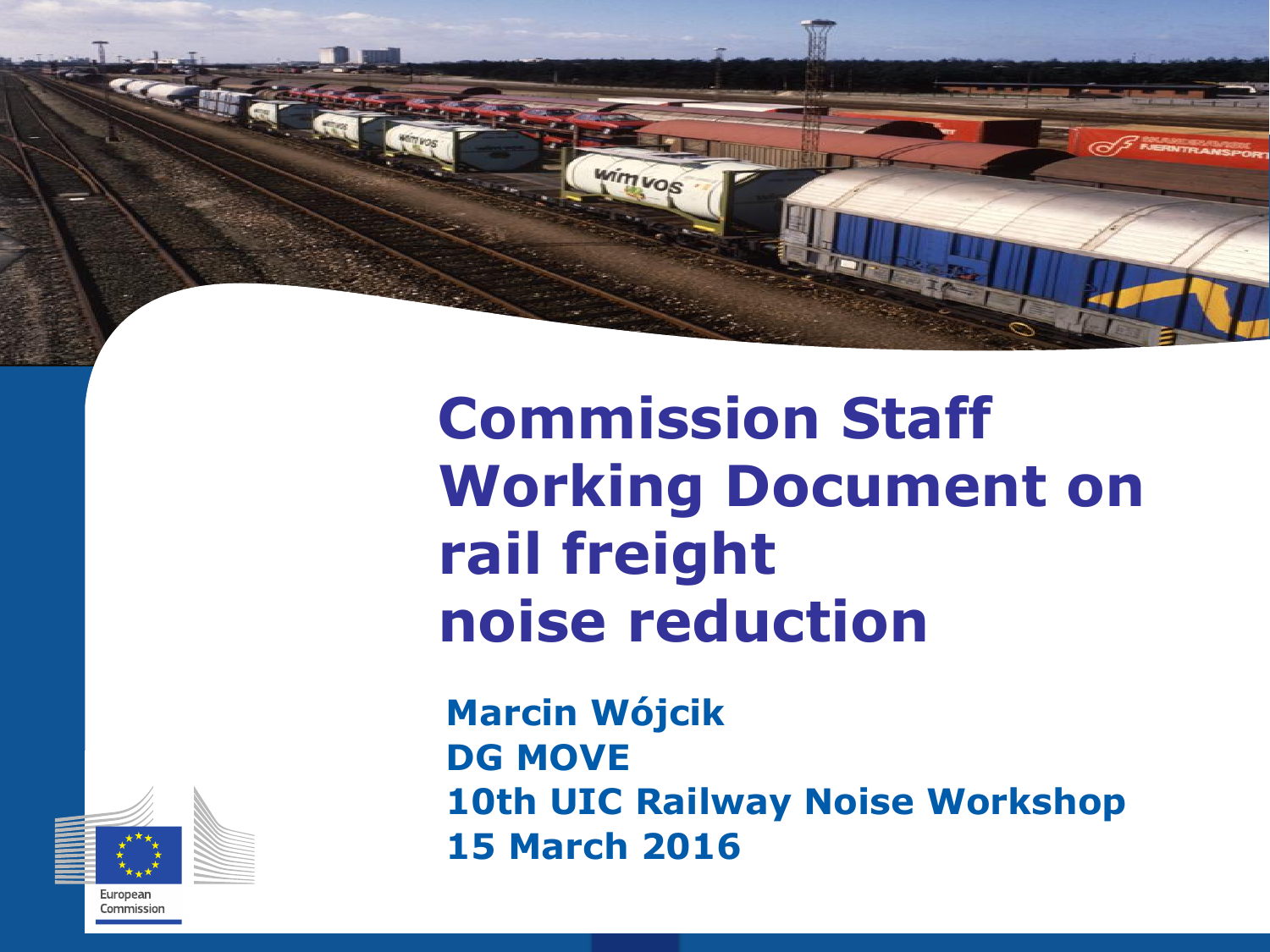

#### **Why the problem of rail noise is important?**

- **WHO:** noise second source of **premature deaths** in the EU
- **EEA: 14 million** people affected by rail noise
- **Eurobarometer:** 29% of the population disturbed by traffic noise (of these 13% by rail noise)
- **Growing public opposition** against this nuisance versus projected increase in rail freight **by 50% by 2030**
- The **EC is aware** of the importance of the rail noise and takes it very seriously
- **A number of initiatives** have been already adopted at EU level in order to reduce noise exposure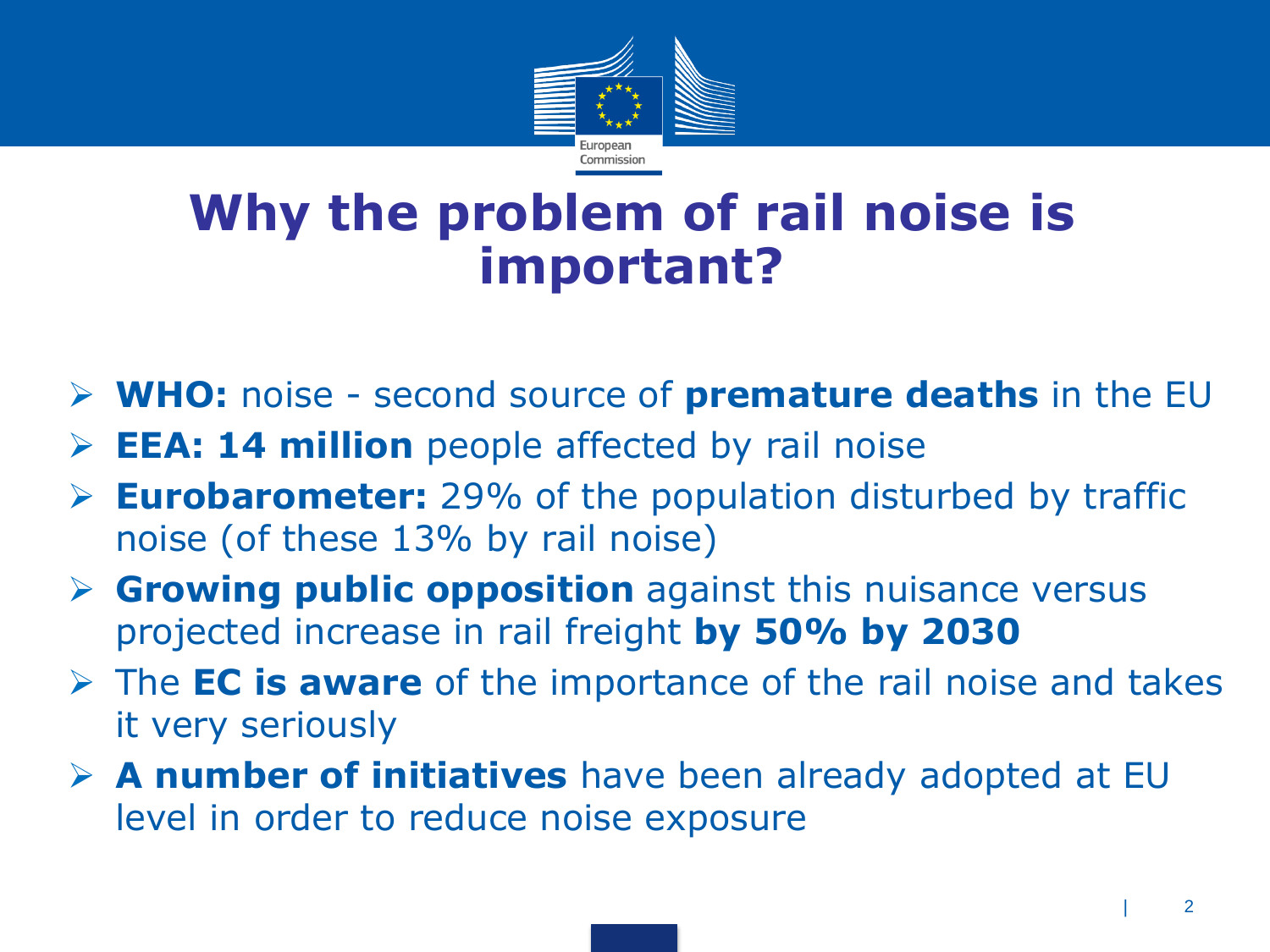

### **What has been done so far at the EU level? (1)**

- **Environmental Noise Directive** 2002/49/EC obliges national authorities:
	- to draw up strategic **noise maps** concerning major infrastructures, **including rail**
	- and on their basis elaborate **action plans** with a view to reducing noise exposure
- $\triangleright$  Drawbacks:
	- **no binding limit values**
	- measures taken are usually **infrastructure-related**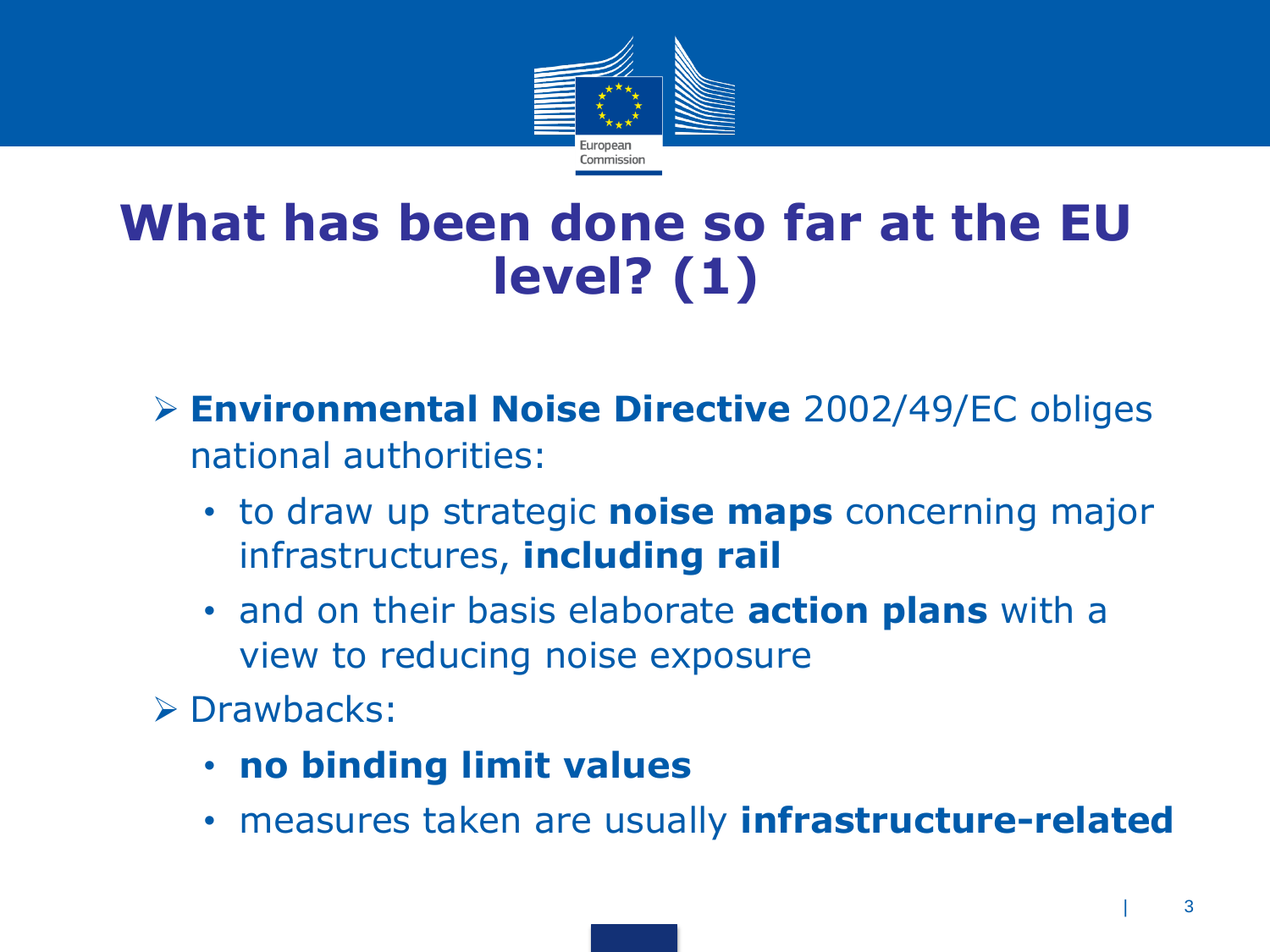

#### **What has been done so far at the EU level (2)**

- Under the **railway interoperability directive**  (Directive 2008/57/EC), a Technical Specification for Interoperability **on Noise** (TSI Noise) was adopted in 2005
- Amended several times afterwards current version Regulation 1304/2014 – in force since 1/1/2015
- It sets out specific **noise limit values** applicable to rolling stock introduced **after entry into force of the TSI Noise**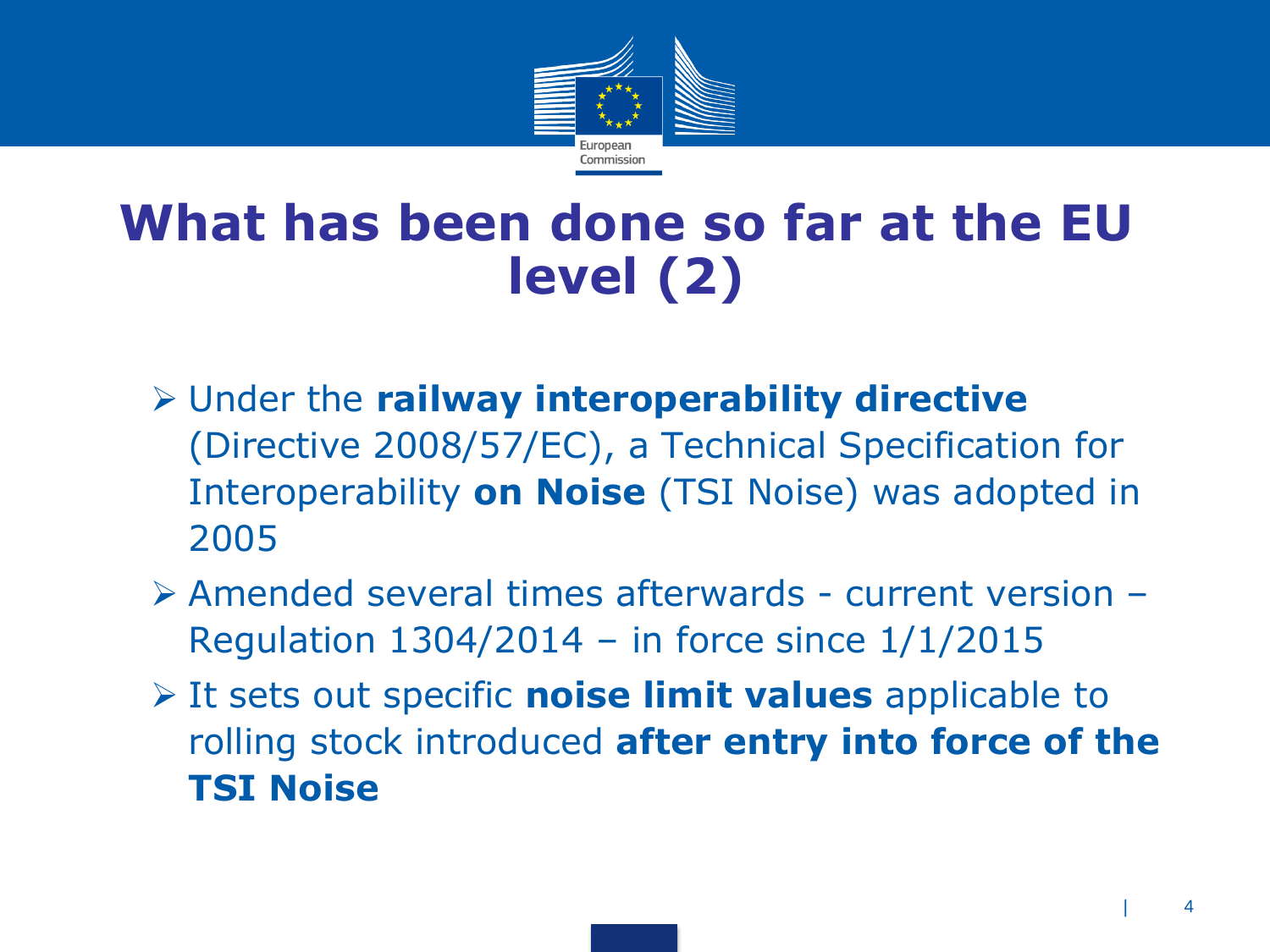

#### **What has been done so far at the EU level?(3)**

- Commission Implementing Regulation (EU) 2015/429 sets out the modalities for **charging for the cost of noise effects (NDTAC)**
- $\triangleright$  Main elements:
	- **Voluntary** introduction of NDTAC
	- If introduced, **bonus as a mandatory element**  with a minimum harmonised value
	- **Non-mandatory malus** that cannot exceed the bonus
	- Additional bonuses possible for **very quiet rolling stock or silent trains**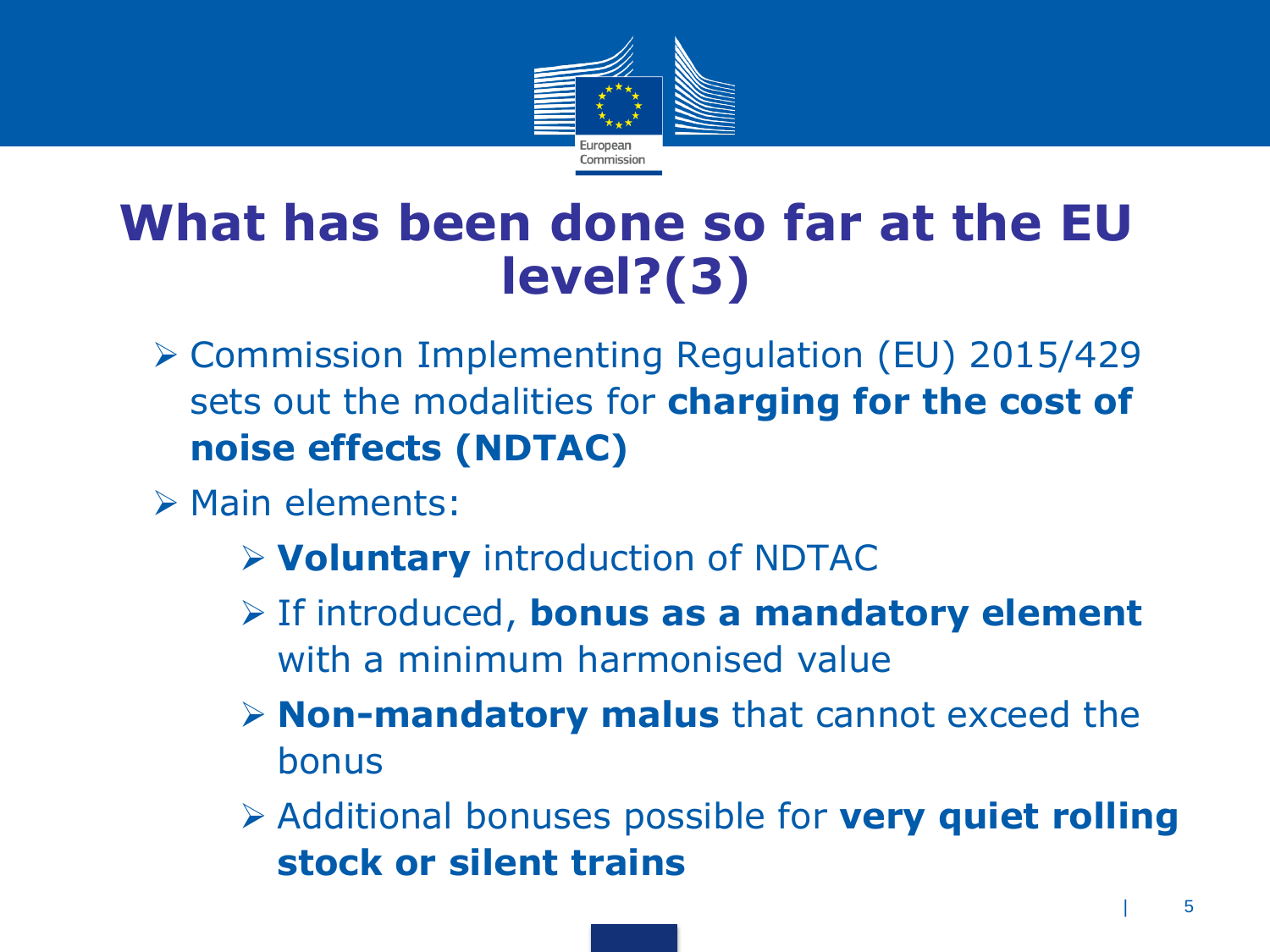

# **What has been done so far at the EU level?(4)**

- Regulation 1316/2013 on the **Connecting Europe Facility**  (CEF) allows co-funding of retrofitting costs of existing freight wagons:
	- "Actions to reduce rail freight noise, including by **retrofitting existing rolling stock**" (Article 7)
	- **20% of eligible costs** related to retrofitting freight wagons with composite blocks
	- First call in 2014, second call in autumn 2016 (indicative amount of EUR 20 million)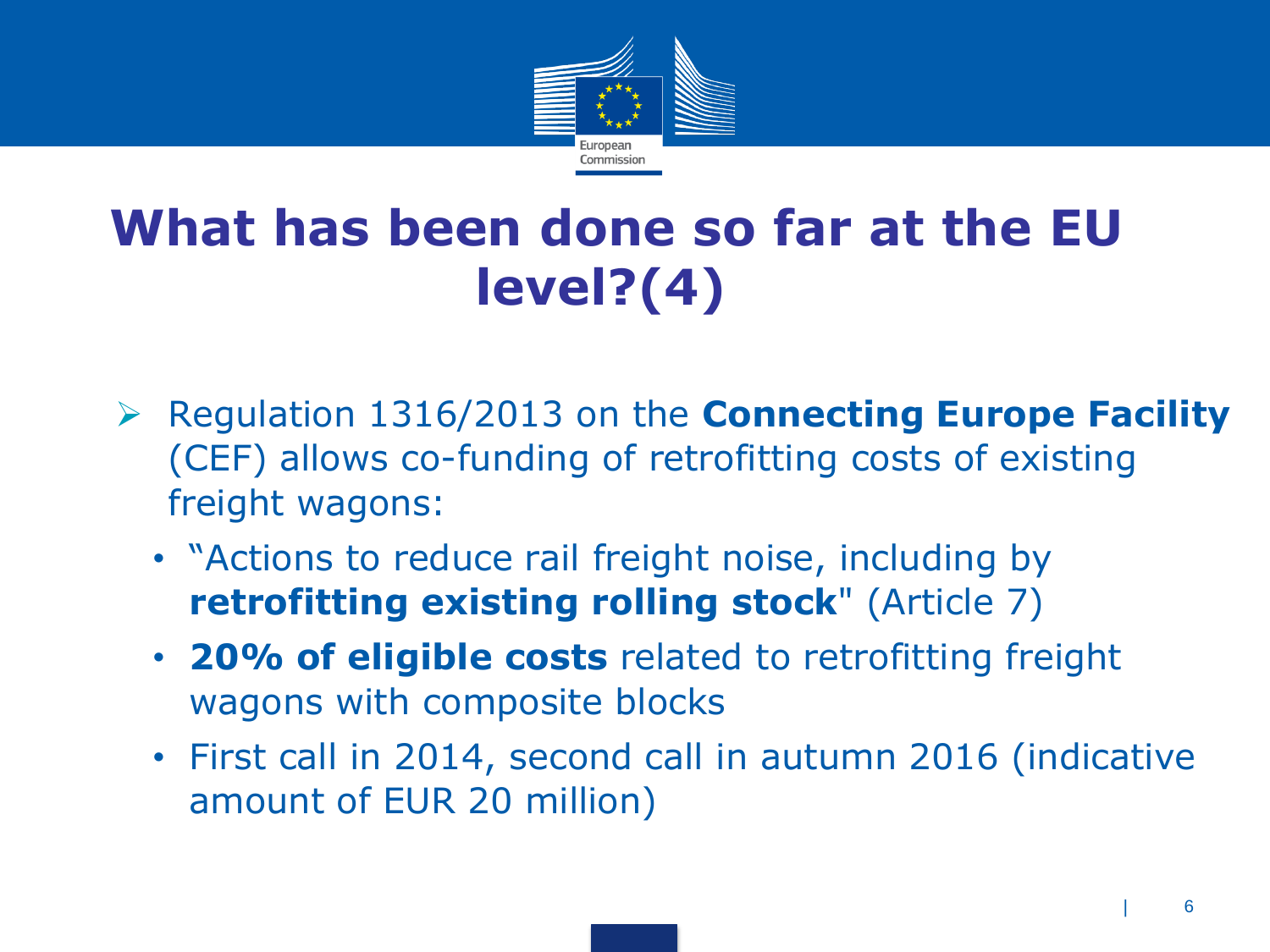

### **Main issues**

- **Freight wagons** not in line with TSI-Noise limits are the most important source of rail noise
- **Retrofitting** is the most efficient way to reduce noise (up to 10 dB =  $\frac{1}{2}$  less in terms of human perception)
- **50% of rail freight transport is international**
- Risk of **unilateral national measures** (speed/night restrictions) leading to barriers to railway interoperability and internal market
- Piecemeal approach creates **risk of a modal shift** from rail to road
- $\overline{)}$  7 **Existing measures are not sufficient – business as usual** will result in **no significant progress until 2030**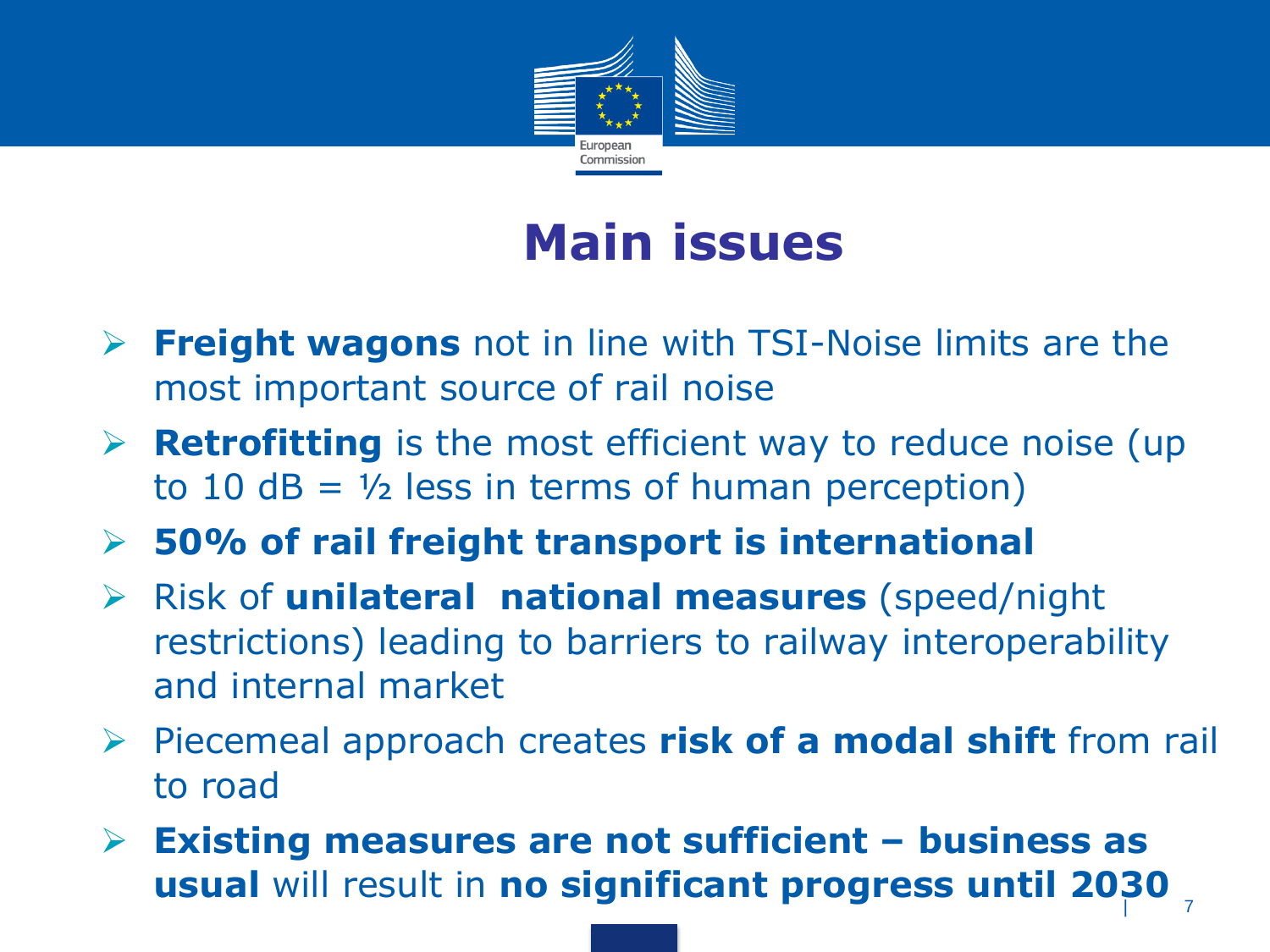

#### **Options considered**

- 1.Status quo ["**baseline scenario"**]
- 2.Subsidies for retrofitting ["**incentives approach**"]
- 3.Noise-differentiated track access charges ["**NDTAC approach**"]
- 4.Application of TSI-Noise limits to all wagons ["**TSI Noise approach**"]
- 5. Introduction of a noise limit along the TEN-T railway Network ["**TEN-T approach**"]
- 6. Introduction of noise limits in relation to density of population ["**Density approach**"]

7. Track management in relation to noise ["**Maintenance approach**"] Additional option: 8. Introduction of a general maximum transportrelated **cumulative noise exposure** ["**Environmental health approach**"]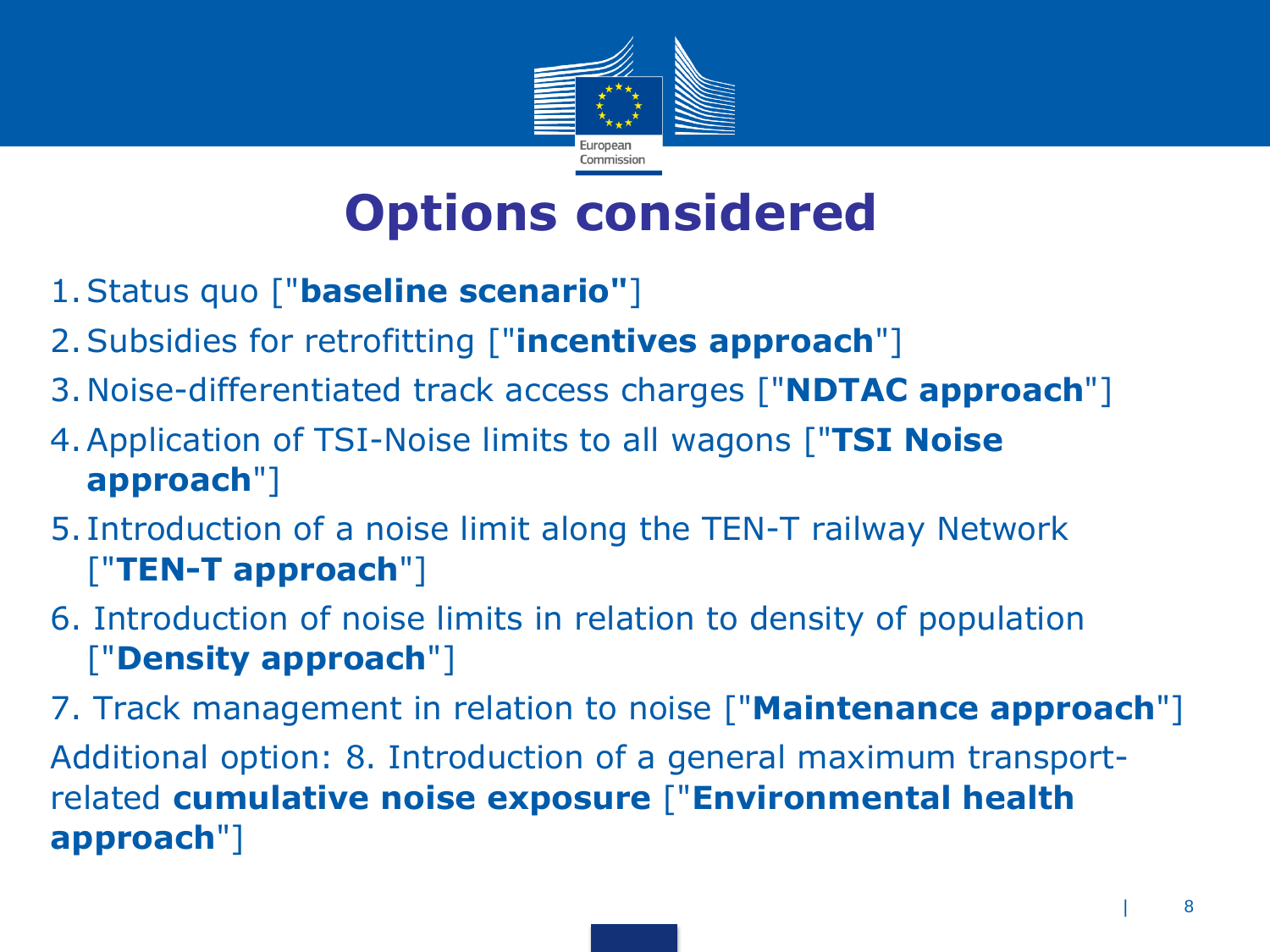

## **Packages**

- $\triangleright$  Different packages analysed
- $\triangleright$  In the short- to medium term the most preferable approach:
	- application of harmonised **noise-charging principles (NDTAC)**;
	- **financial support (EC + national)**;
	- **noise-related standards** of railway infrastructure (acoustic rail grinding + track maintenance);
	- **revision of TSI Noise -** gradual application of **TSI Noise limit values to all wagons**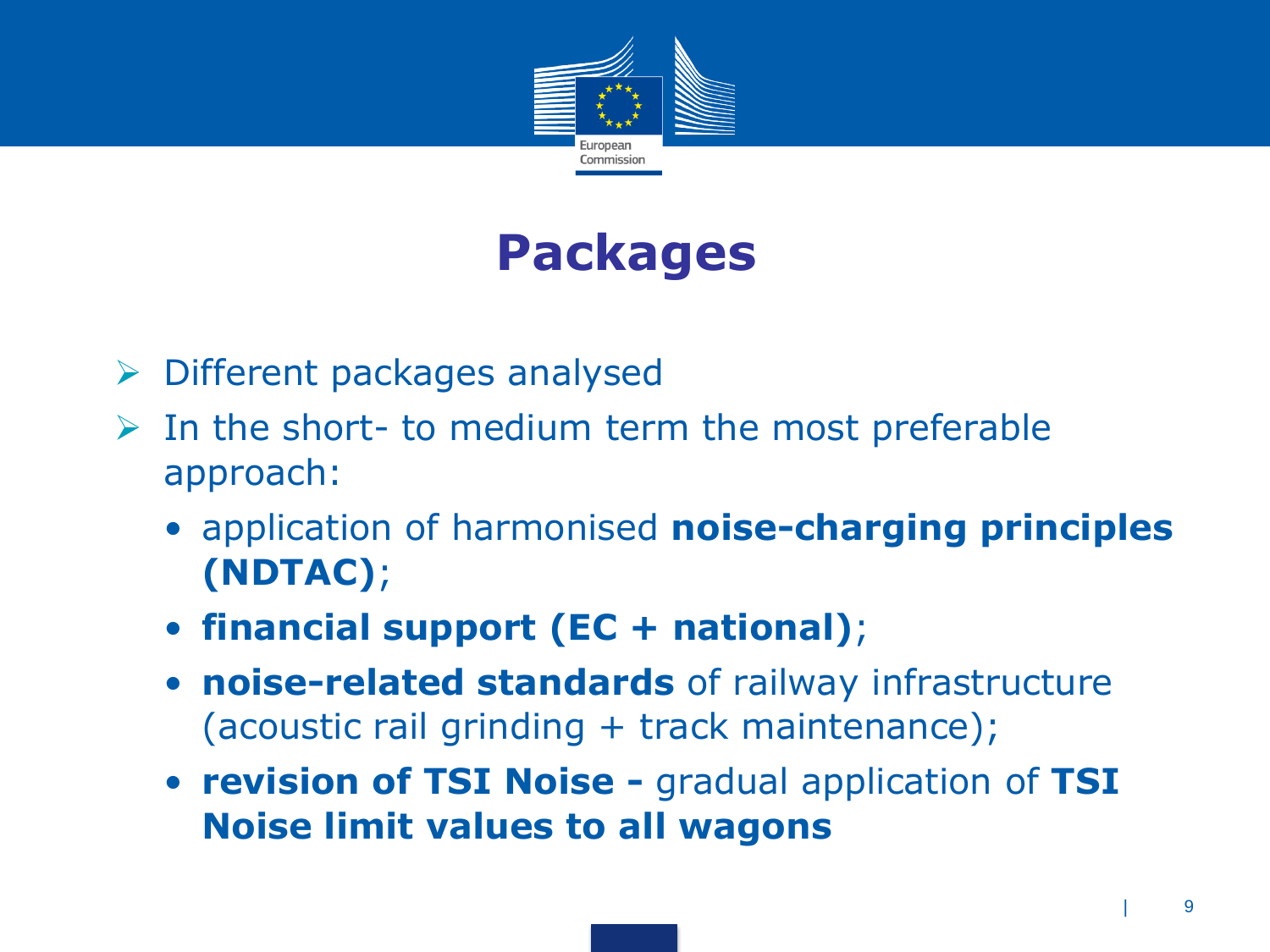

## **Gradual application of TSI Noise limit values to all wagons**

#### **Main elements:**

- Transitional period: supporting mechanisms
- First stage: Application of TSI Noise limit values to **international freight wagons (certain opt outs possible)**
- Second stage: **applicability of TSI Noise to all existing wagons**